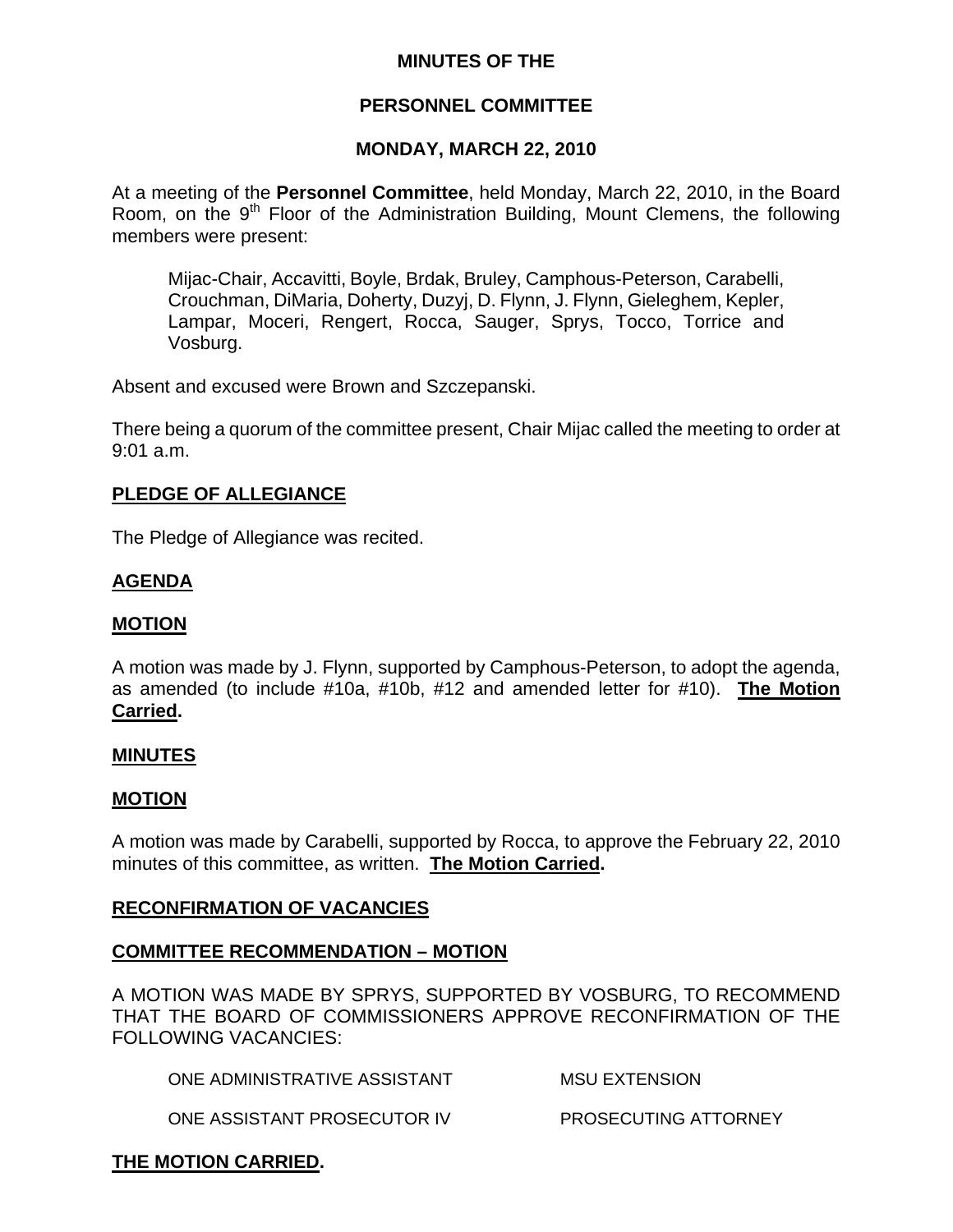# **REPORT ON VACANT POSITION RECONFIRMATIONS**

# **MOTION**

A motion was made by Vosburg, supported by J. Flynn, to receive and file the report on vacant position reconfirmations. **The Motion Carried.** 

# **CURRENT LAYOFF LIST**

The following commissioners spoke: Sprys, Vosburg, Brdak and Mijac.

# **MOTION**

A motion was made by J. Flynn, supported by Camphous-Peterson, to receive and file the current layoff list, but that the list be provided on a quarterly basis. **The Motion Carried.** 

# **ADDITION OF ONE NUTRITIONIST POSITION AT HEALTH DEPARTMENT**

#### **COMMITTEE RECOMMENDATION – MOTION**

A MOTION WAS MADE BY J. FLYNN, SUPPORTED BY DUZYJ, TO RECOMMEND THAT THE BOARD OF COMMISSIONERS APPROVE THE ADDITION OF ONE NUTRITIONIST POSITION AT THE HEALTH DEPARTMENT. **THE MOTION CARRIED.** 

# **APPROVE ONE-YEAR CONTRACT WITH HEALTH MANAGEMENT SYSTEMS OF AMERICA FOR EMPLOYEE ASSISTANCE PROGRAM SERVICES**

A revised memo was provided.

## **COMMITTEE RECOMMENDATION – MOTION**

A MOTION WAS MADE BY ROCCA, SUPPORTED BY LAMPAR, TO RECOMMEND THAT THE BOARD OF COMMISSIONERS APPROVE A ONE-YEAR CONTRACT FOR EMPLOYEE ASSISTANCE PROGRAM SERVICES WITH HEALTH MANAGEMENT SYSTEMS OF AMERICA, CONSISTENT WITH THE REQUEST FOR PROPOSAL (RFP).

The following commissioner spoke: Carabelli.

Chair Mijac called for a vote on the motion and **THE MOTION CARRIED.** 

# **AUTHORIZE DEPARTMENT OF PLANNING & ECONOMIC DEVELOPMENT TO COMPENSATE A PART-TIME STUDENT INTERN**

## **COMMITTEE RECOMMENDATION – MOTION**

A MOTION WAS MADE BY CARABELLI, SUPPORTED BY D. FLYNN, TO RECOMMEND THAT THE BOARD OF COMMISSIONERS AUTHORIZE THE DEPARTMENT OF PLANNING AND ECONOMIC DEVELOPMENT TO COMPENSATE A PART-TIME STUDENT INTERN; FUNDING IS AVAILABLE IN THE DEPARTMENT'S SALARY ACCOUNT.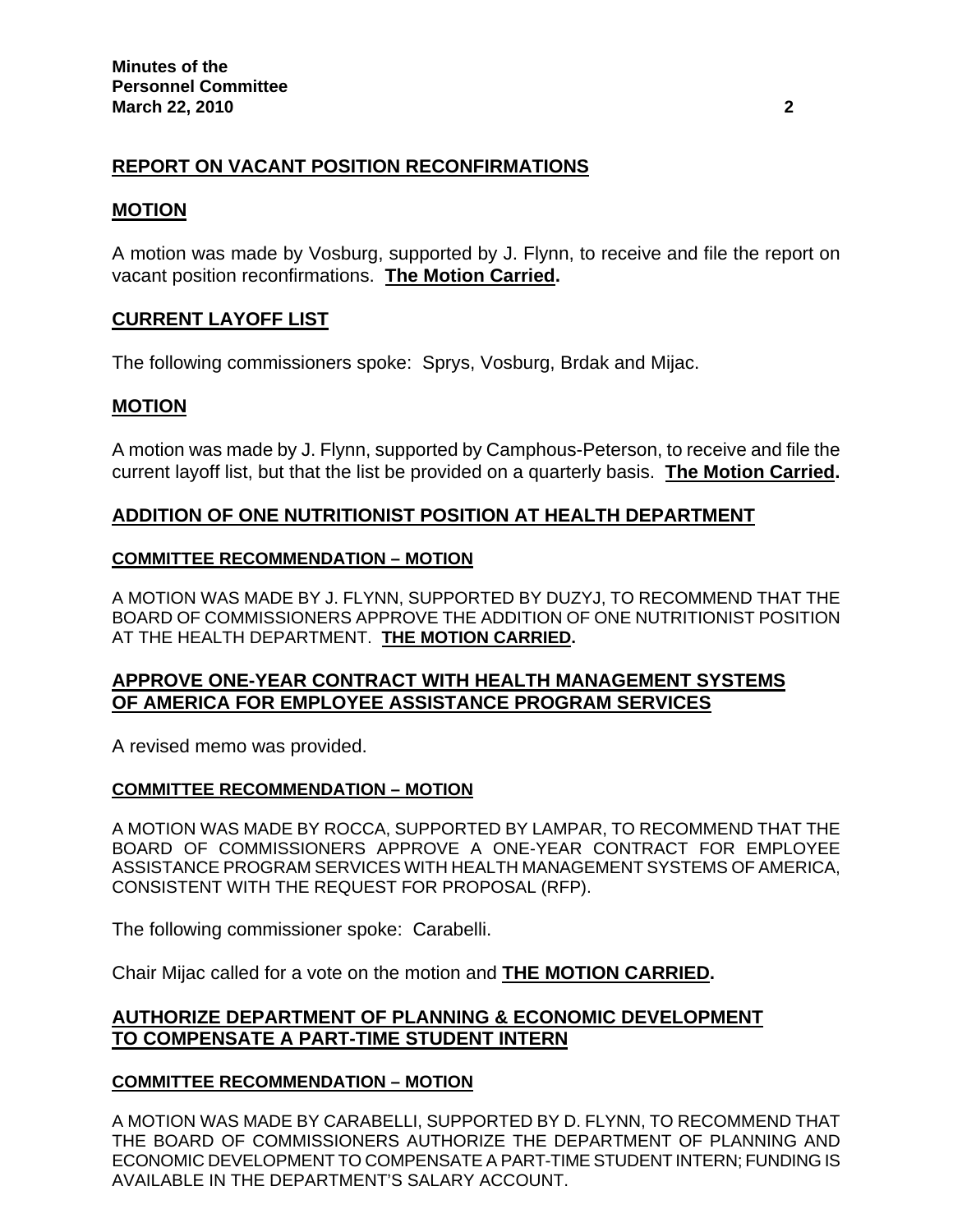The following commissioner spoke: Doherty.

Chair Mijac called for a vote on the motion and **THE MOTION CARRIED.** 

# **2009 DOCK DAY UPDATE**

Committee was provided a summary of payroll records for 2009 indicating mandatory dock time savings that were not achieved in several departments.

Chair Mijac indicated that a letter from Carmella Sabaugh was distributed explaining what occurred in the Register of Deeds Office.

The following commissioners spoke: Bruley, Brdak and Gieleghem.

# **MOTION**

A motion was made by Carabelli, supported by Moceri, to refer this to the Budget Committee.

The following commissioners spoke: Doherty, Sprys and Duzyj.

Comments were made by Mr. Schmitz, Mr. Langtry and Mr. Gold.

Commissioner Duzyj requested that a written explanation from each department be provided for the Budget Committee meeting.

Chair Mijac called for a vote on the motion and **The Motion Carried.** 

## **EXECUTIVE SESSION TO DISCUSS LABOR NEGOTIATIONS**

## **MOTION**

A motion was made by Duzyj, supported by Boyle, to enter into Executive Session for the purpose of discussing labor negotiations. **The Motion Carried.** 

In accordance with the motion, committee entered Executive Session at 9:31 a.m., with it concluding at 9:55 a.m.

## **MOTION**

A motion was made by Carabelli, supported by Accavitti, to enter back into Executive Session for the purpose of discussing labor negotiations. **The Motion Carried.** 

In accordance with the motion, committee entered Executive Session at 9:59 a.m., with it concluding at 10:01 a.m.